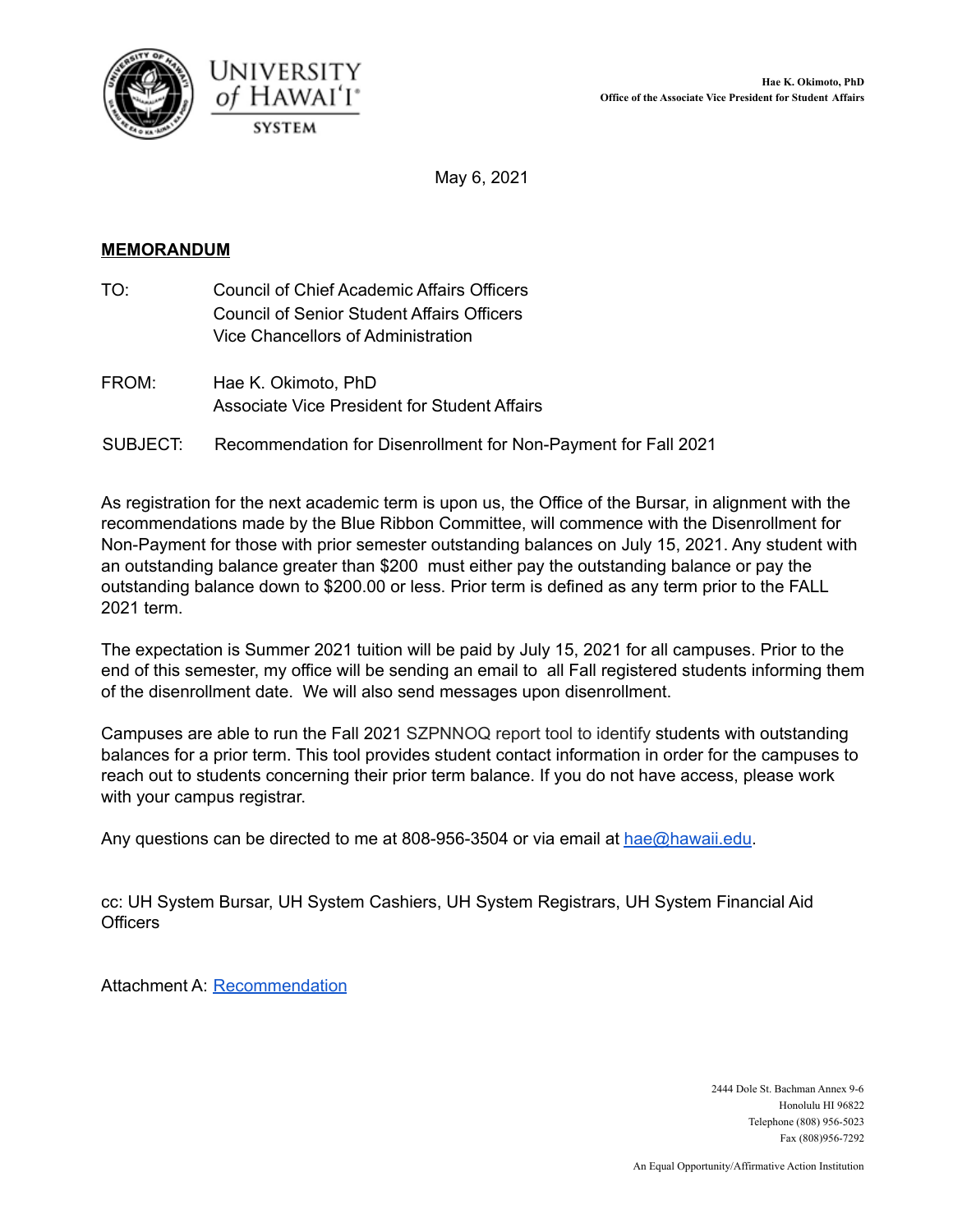## **Blue Ribbon Committee on Disenrollment for Non-Payment Recommendation**

 the semester, or enrollment in the payment plan (5 month payment plan and student has the Tuition and fees payments are required by 4:00 pm on the last business day prior to the start of ability to join anytime).

 At the time of registration, students will be required to indicate how they will make payment. Option will include:

- \_ I will enroll in the payment plan
- \_ I am receiving Financial Aid
- I will pay by (date: last business day before semester starts)
- \_ I will be paying using VA benefits

 the inability to request transcripts until the obligation has been met. The threshold for If a student has not paid by the payment due date, their account is considered delinquent. Consequences for delinquency begins the day after the last day to withdraw without a "W". The consequence will be a Financial Obligation hold. This will mean no future registration and delinquency will be set at a specified dollar amount (currently considering \$200) and will be managed via a new Administrative Procedure.

 students to get them to pay before the next registration begins. Once a financial obligation is placed on a student record, campuses can begin working with

For students on the payment plan, if the last scheduled payment does not process (expired card, insufficient funds, etc.) and they are registered for the subsequent semester, then the subsequent semester's registered courses will be administratively disenrolled for non-payment of current semester's tuition and fees.

Disenrollment for non-payment will take place on the first business day of December or May.

Conditions:

- 1. No Show will remove some students
- 2. Delinquent means late therefore before semester begins, payment is technically not late
- 3. There could be enrollment issues the first year of plan
- 4. With this structure, students can access FA for next term
- 5. With new VA regulations which went into effect on August 1, 2019, students receiving VA benefits cannot be disenrolled for non-payment of tuition and fees.
- 6. Change HARs: definition of delinquent:
	- • Greater than a specified amount to be determined by the university via administrative rules (i.e. greater than \$200) – prevents registration
	- Otherwise holds transcripts, etc.
	- •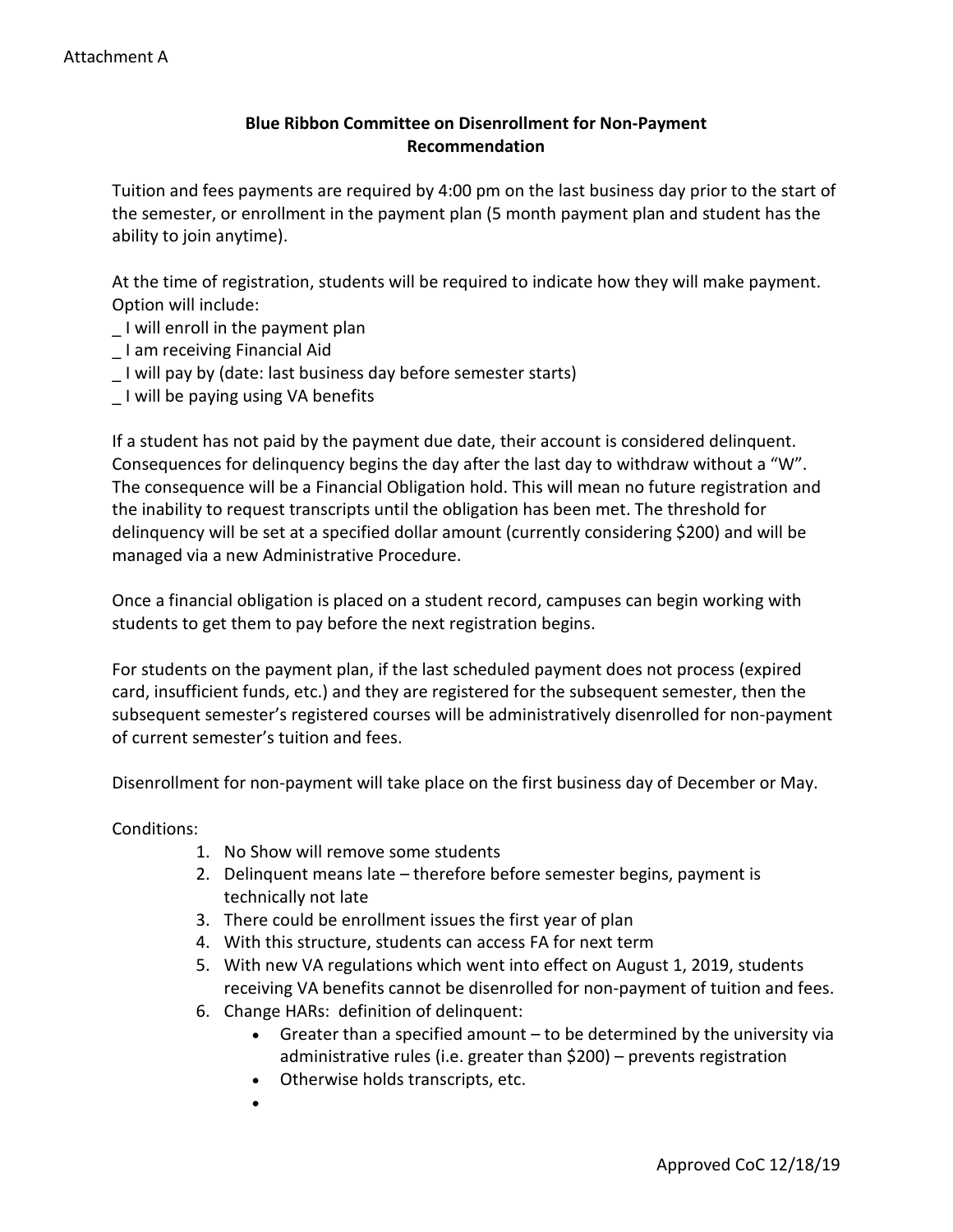## **Disenrollment Timeline**

Payment plans due a specific date each month per semester (i.e. 15<sup>th</sup>) If payment plan payment is rejected, student contacted and provided an opportunity to correct.

### Fall Disenrollment for Non-Payment

| April | students begin registering for fall semester<br>students can pay, acknowledge payment date, or sign up for payment plan                                                                                                                                                                           |
|-------|---------------------------------------------------------------------------------------------------------------------------------------------------------------------------------------------------------------------------------------------------------------------------------------------------|
| July  | 1 <sup>st</sup> installment of payment plan                                                                                                                                                                                                                                                       |
| Aug   | 2 <sup>nd</sup> installment of payment plan                                                                                                                                                                                                                                                       |
| Aug   | Payment Due - Friday, 4:00 pm prior to start of Fall semester                                                                                                                                                                                                                                     |
| Sept  | 3rd installment of payment plan                                                                                                                                                                                                                                                                   |
| Sept  | Day after Last day to withdraw without a "W"<br>if a student hasn't paid in full, or their payment plan payment is rejected, FO hold<br>placed<br>no ability to register in Nov for Spring unless this is cleared<br>provides campuses time to work with student to pay or enroll in payment plan |
| Oct   | 4 <sup>th</sup> installment of payment plan                                                                                                                                                                                                                                                       |
| Nov   | 5 <sup>th</sup> installment of payment plan                                                                                                                                                                                                                                                       |
| Nov   | day after last payment plan due date: if payment plan payment is rejected, and<br>student has enrolled for Spring semester, identified to be disenrolled                                                                                                                                          |

Dec. 1 All students who have financial obligations greater than \$200 and have registered for Spring semester will be disenrolled from spring courses.